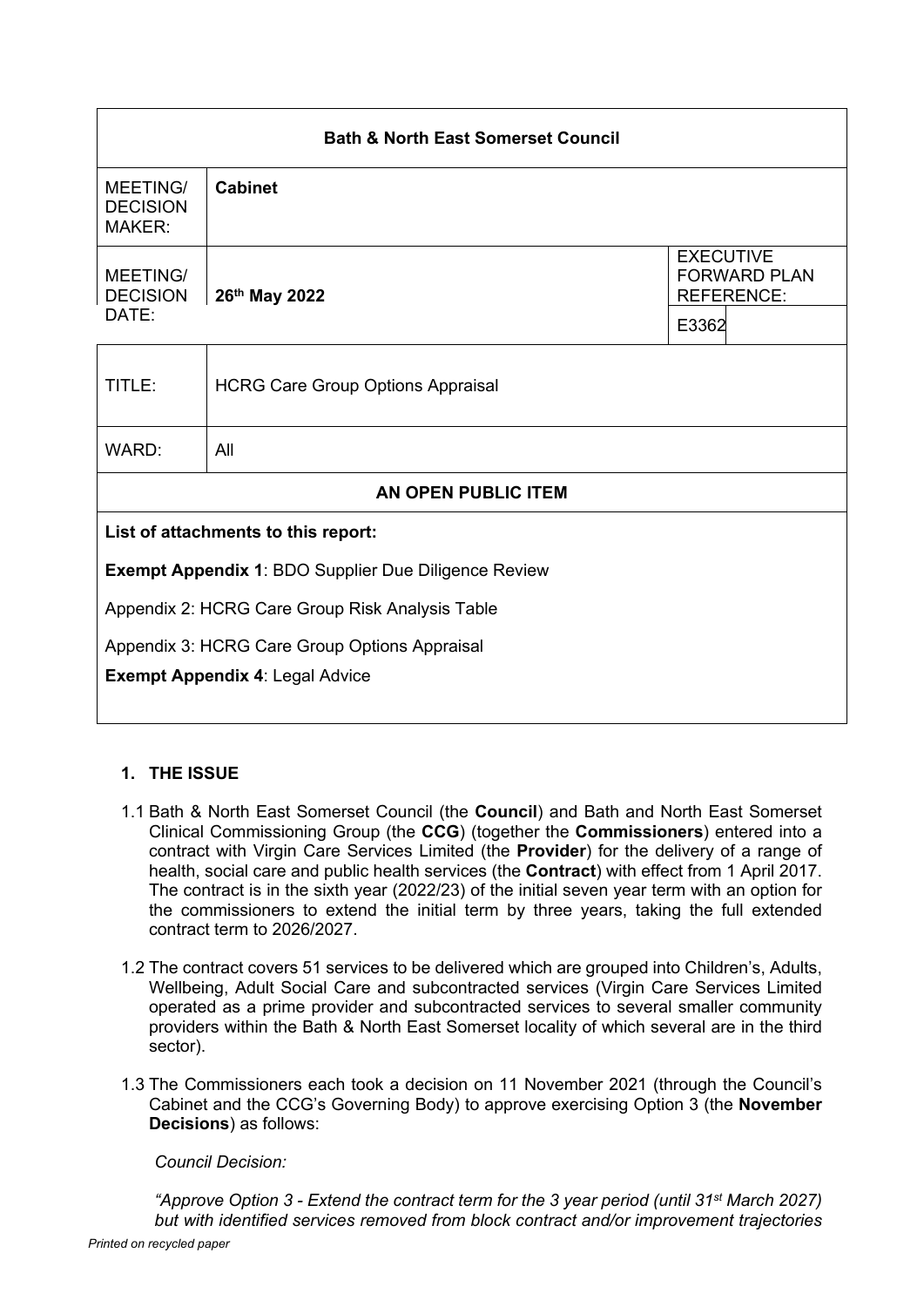*for identified services and delegate to Suzanne Westhead, Director Adult Social Care (DASS) in consultation with Cllr Born, Member for Adult Services authority to serve notice to extend the contract once assured that the total price for the contract as varied is agreed and affordable."*

*CCG Decision:*

*"Based on the information presented in the report and during the meeting, the Governing Body approved option three – to extend the contract term for the three-year period until 31 March 2027."*

- 1.4 On 1 December 2021, the Virgin Care Services Limited notified the commissioners that the business it formed a part of had been sold to T20 Pioneer Holdings Limited which is in turn ultimately held by Twenty20 Capital Limited (via another company) (T20). T20 is a private equity investor.
- 1.5 The change took effect from 30 November 2021 pursuant to the formal change of control notice. The change in ownership is several steps removed from the Provider with intermediate companies being retained but names changed. The Provider is now known as HCRG Care Services Ltd (**HCRG Care Group**). The Provider has stated that it "has no intention or proposal to make a consequential change to its operations".
- 1.6 The Commissioners were not aware of the potential sale of the Provider prior to making the November Decisions.
- 1.7 Under the terms of the contract, HCRG Care Group should have been notified of the commissioners' decision to extend or not to extend the contract by 31 March 2022. Due to the change of ownership the time period for such notification was extended to 30 June 2022 following mutual agreement between the commissioners and the HCRG Services Limited (the current Provider).
- 1.8 The November Decisions were made on an assumption that the commissioners would continue to deal with the same provider with the same intentions and risk profile. The various November reports do not explicitly refer to this but do frequently refer to the existing relationship and performance of the provider, its approach to the future and commitments (i.e. not to renegotiate the existing financial terms). That assumption proved not to be the case with the change in ultimate parent ownership.
- 1.9 Therefore, following the announcement on 1st December 2021, the Commissioners paused formal confirmation and notification of the extension decision until the Council and CCG had undertaken a full due diligence review of the change in control and sought legal advice on the change in ownership.

# **2. RECOMMENDATION**

2.1 Cabinet is asked to consider all the benefits and disbenefits along with the associated risks highlighted in the report to inform the extension decision. The options appraised have been ranked in order of risk and mitigation.

Cabinet is asked to make a decision between:

**Option 1** - Extend the contract term for the 3 year period (until 2026/27) or

**Option 3** - Allow contract to end with no contract extension beyond 31 March 2024

2.2 Delegate to Suzanne Westhead, Director Adult Social Care (DASS) in consultation with Cllr Born, Member for Adult Services authority to proceed with the agreed option and undertake any appropriate risk mitigation.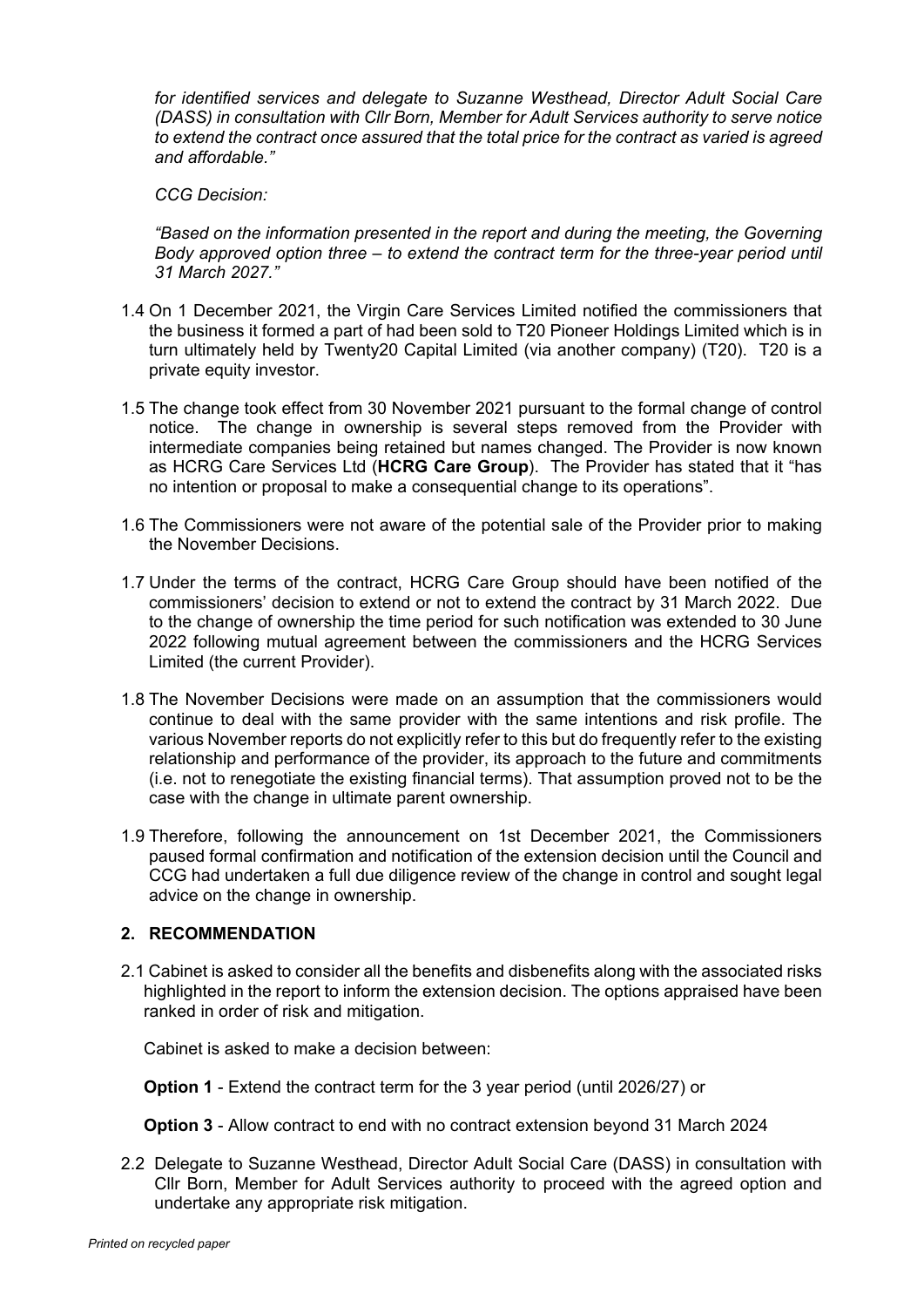# **3. THE REPORT**

### **Background:**

- 3.1 A due diligence review was undertaken on T20 and the implications of the acquisition of the Provider for the Contract, the Commissioners and the delivery of services.
- 3.2 The review of the acquisition of Virgin Care Services Limited did not identify matters or issues of concern that would definitively change the decision taken by B&NES in November 2021.
- 3.3 The review highlighted if a decision is taken not to extend the contract this could adversely impact on other commissioners across the country due to the significance of the contract value to the provider. The loss of the B&NES contract could cause financial/operational difficulties for the provider.
- 3.4 In February 2022, the Commissioners instructed independent legal advice from Bevan Brittan LLP on the implications of exercising the November Decisions. The legal advice provided comments on the scope for the Commissioners to review the November Decisions and high level comments on the alternative options. It was recommended that Commissioners sought to agree an extension to the 31 March 2022 deadline until 30 June 2022. HCRG Care Group Limited agreed to the extension.
- 3.5 An Options Appraisal Workshop was undertaken to gather views and opinions from Commissioner senior managers from both organisations in order to conduct an options appraisal of the Contract based on the following four options:

**Option 1** - Extend the contract term for the 3 year period (until 2026/27)

**Option 2** - Extend for an alternative period

**Option 3** – Allow contract to end with no contract extension beyond 31 March 2024

**Option 4** –Termination of the contract before 31 March 2024

- 3.6 The options were put forward for consideration by the Commissioners to review the matters identified in the Bevan Brittan LLP advice of February 2022.
- 3.7 The workshop was structured to enable the review and discussion of each option, including an evaluation of benefits and disbenefits with associated risks. The output was to inform an agreed joint recommendation from key stakeholders.

# **Options dismissed on basis of carrying too much risk to Commissioners**

- 3.8 Commissioners have dismissed **Options 2 and 4** as they were considered too high risk. Due to the short timescales **Option 4** would not be viable as alternative service provision could not be commissioned or delivered in a legally compliant manner within the 12 month period and would have a significant impact on the delivery of statutory services to the population of B&NES. High termination costs would be borne by the council.
- 3.9 There were some benefits of **Option 2**, the overarching factor that permeates through these benefits is the level of flexibility which this option provides to the design of the service and review of the financial implications of any change in future service delivery.
- 3.10 In relation to **Option 2**, an overarching risk identified by the Bevan Brittan advice of February 2022 and the options appraisal workshop is the need to negotiate an agreement with HCRG Care Group of a change to its current contract. Any change in extension term would need to be agreed and there is no guarantee that HCRG Care Group would accept this offer. This may result in the assurances from HCRG Care Group around operating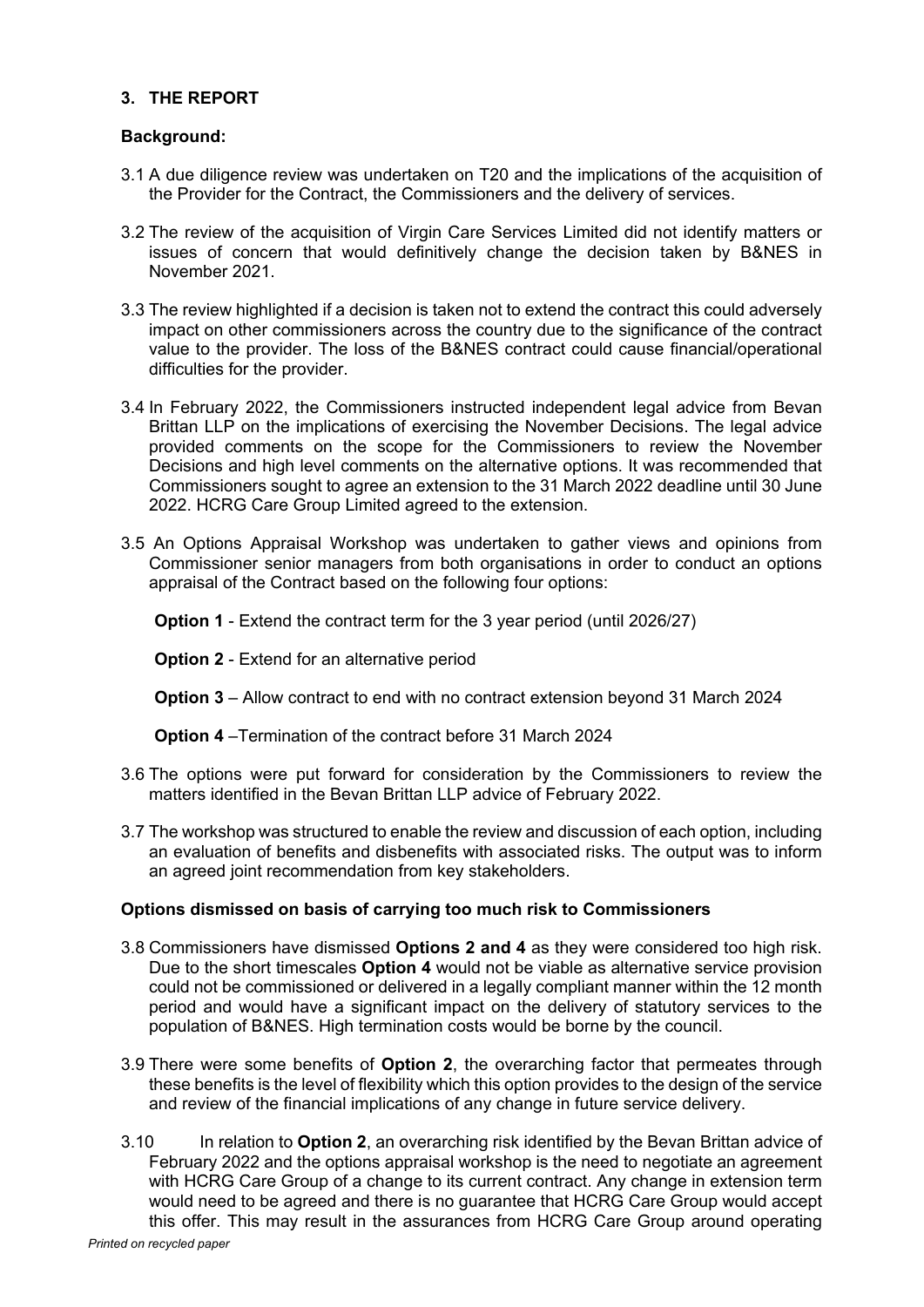within the cost profile being withdrawn. This is a key risk identified by the Commissioners given the short timelines by which the extension decision needs to be taken prior to 30 June 2022.

- 3.11 The appraisal of **Option 2** also highlighted the risk of business continuity, transformational, operational and financial risk.
	- *Business Continuity Risks***:**
		- $\circ$  HCRG Care Group may ask for an increase in the contractual value to account for the uncertainty an alternative extension will cause. This option is likely to impact HCRG Care Group's ability to negotiate favourable terms with sub-contractors and its own suppliers. This uncertainty could destabilise their workforce resulting in HCRG not being able to recruit and retain staff causing an increased use of agency staff and increase cost pressure on HCRG Care Group which will be passed on to commissioners.
		- o The approach creates uncertainty to Twenty20 Capital who may sell HCRG Care Group to realise their investment.
		- $\circ$  There is a lack of clarity as to how services would be delivered to the B&NES population without affecting their quality of care or breaching statutory requirements.
	- **Transformation and operational activities***:* this option will likely cause current transformation activity and expected savings to be disrupted which will affect attainment of both the Council and the CCG's strategic goals; resourcing pressures for commissioners in managing a procurement process while the BSW is moving to the new Integrated Care System.
	- **Financial risks:** appointing a new provider would incur mobilisation costs and the baseline value of the contract could be higher if terminated before the end of the three-year extension period.
- 3.12 It should further be noted that offering an alternative (shorter) extension period assumes HCRG Care Group would accept the change in contract term. A decision by the commissioner's to unilaterally impose an alternative contract period is not possible. This heightens the risk of HCRG Care Group using their own termination rights under the contract and serving 12 months' notice to commissioners.

# **Options for Consideration by Cabinet**

- 3.13 The rationale for the original joint recommendation of the commissioners to exercise Option 3 was contained in the options appraisal presented to Cabinet on 11 November 2021. This is akin to **Option 1** referred to the current options appraisal.
- 3.14 There are some key elements of the rationale for the decision taken on 11 November 2021 referred to above, which are of relevance in the context of the current decision and options recommended to Cabinet following the change in parent ownership control of Virgin Care Services Limited. These included the following:
	- the system remains under considerable pressure from the impact of COVID-19. extending the contract term will limit disruption in the system allowing for focus on response and recovery
	- this is a period of significant change for the NHS and social care systems with the embedding of new Integrated Care System and B&NES Integrated Care Alliance from July 2022 and focusing on a re-procurement process would distract from this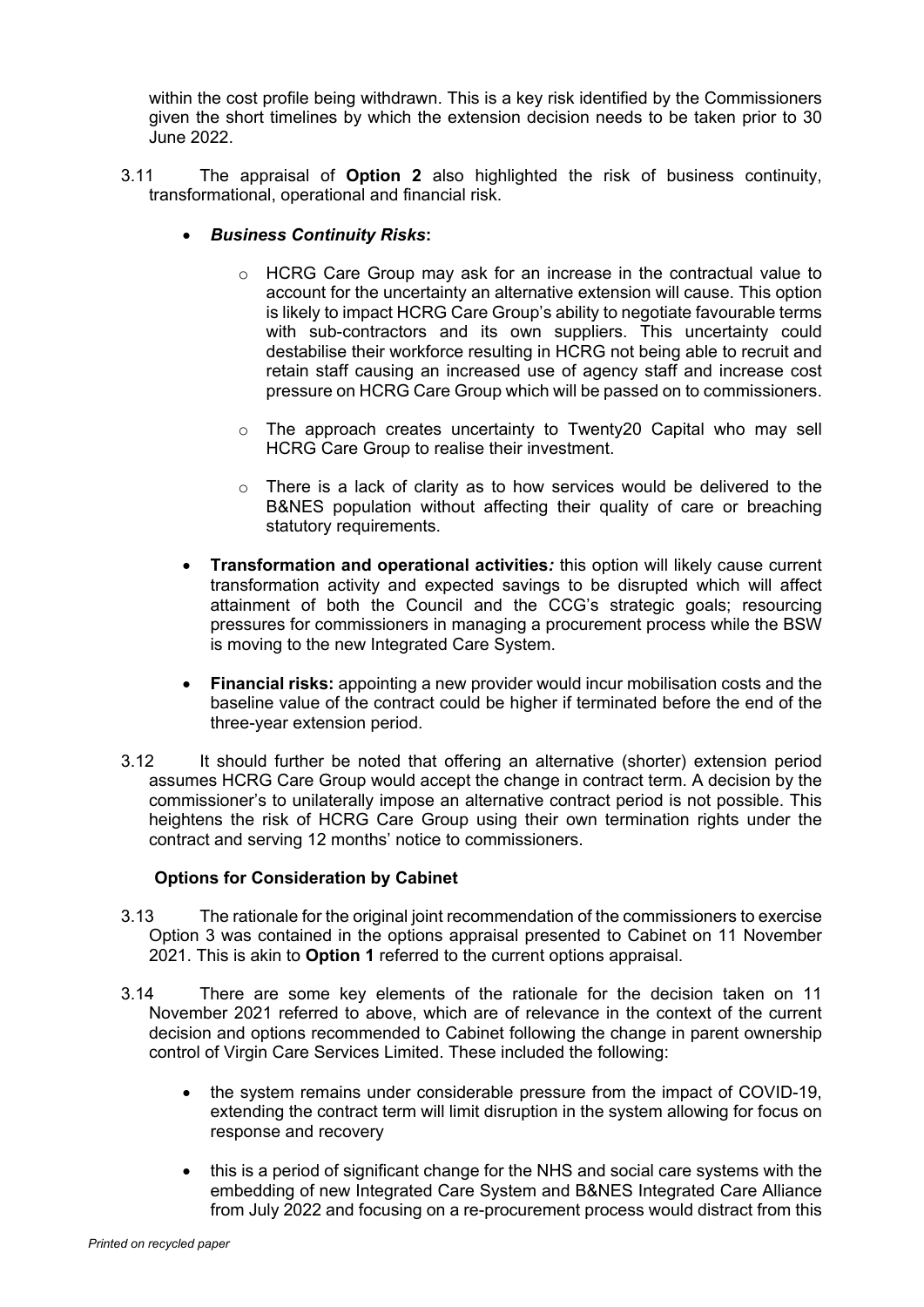- a re-procurement process would require significant capacity from both the Council and CCG and incur one off costs of approximately £1m and will require an approved funding source for both Council and CCG
- **Option 1** approach allows the CCG and Council to wait for the final legislative changes on procurement and consider its future approach.

# **Option 1 Extend the contract term for the 3 year period (until 2026/27)**

- 3.15 The options appraisal workshop of 4 April identified the following benefits of **Option 1**, extending the Contract for a period of 3 years:
	- removes the risk of legal challenge from HCRG Care Group on the basis that the decision to extend for 3 years is upheld
	- allows commissioners to work with HCRG Care Group to deliver the previously agreed benefits of the transformation priorities for the remainder of the contract term (Year 2026/27)
	- allows HCRG Care Group to provide certainty for their staff and supports their ability to recruit and retain staff. It also provides continued stability for subcontractors under the prime model
	- continuation of integrated community services for health care and social care will likely reduce disruption in the system allowing for focus on COVID-19 recovery. This option also provides sufficient time to understand how the demand for services has changed and inform development of the future service model requirement
	- HCRG Care Group is ostensibly the same entity as when operating as Virgin Care Services Limited in B&NES with the same staff and senior leadership. There is a formed relationship with HCRG Care Group's senior staff stating they are willing to work with the commissioners for the remainder of the contract to retain commissioner confidence and deliver improved services for the ten year contract term
	- there is a known requirement to agree an improvement plan addressing HCRG Care Group's performance in a small number of services (as identified in the November 2021 report). Aside from this they are a known entity and continuity of relationship is likely to deliver improved outcomes for the residents of B&NES and ensure delivery of the Your Care, Your Way priorities
	- the Health and Care Bill (and now the Health and Care Act 2022) will likely place requirement to provide integrated provision. This option will give time to understand the implications and develop how the commissioners can build on the work of HCRG Care Group to ensure they can be legislatively compliant with the expected requirement
- 3.16 Commissioners have considered the disbenefits of **Option 1** as referred to in the options appraisal, which in high level summary include risks under the following key categories:
	- **Reputational challenge** to the Integrated Care Board by the presence of a private (equity)provider and such provider having a role as part of the new ICS structure.
	- **Ownership** The ability of the provider to sell on the company without consideration and discussion with the commissioners.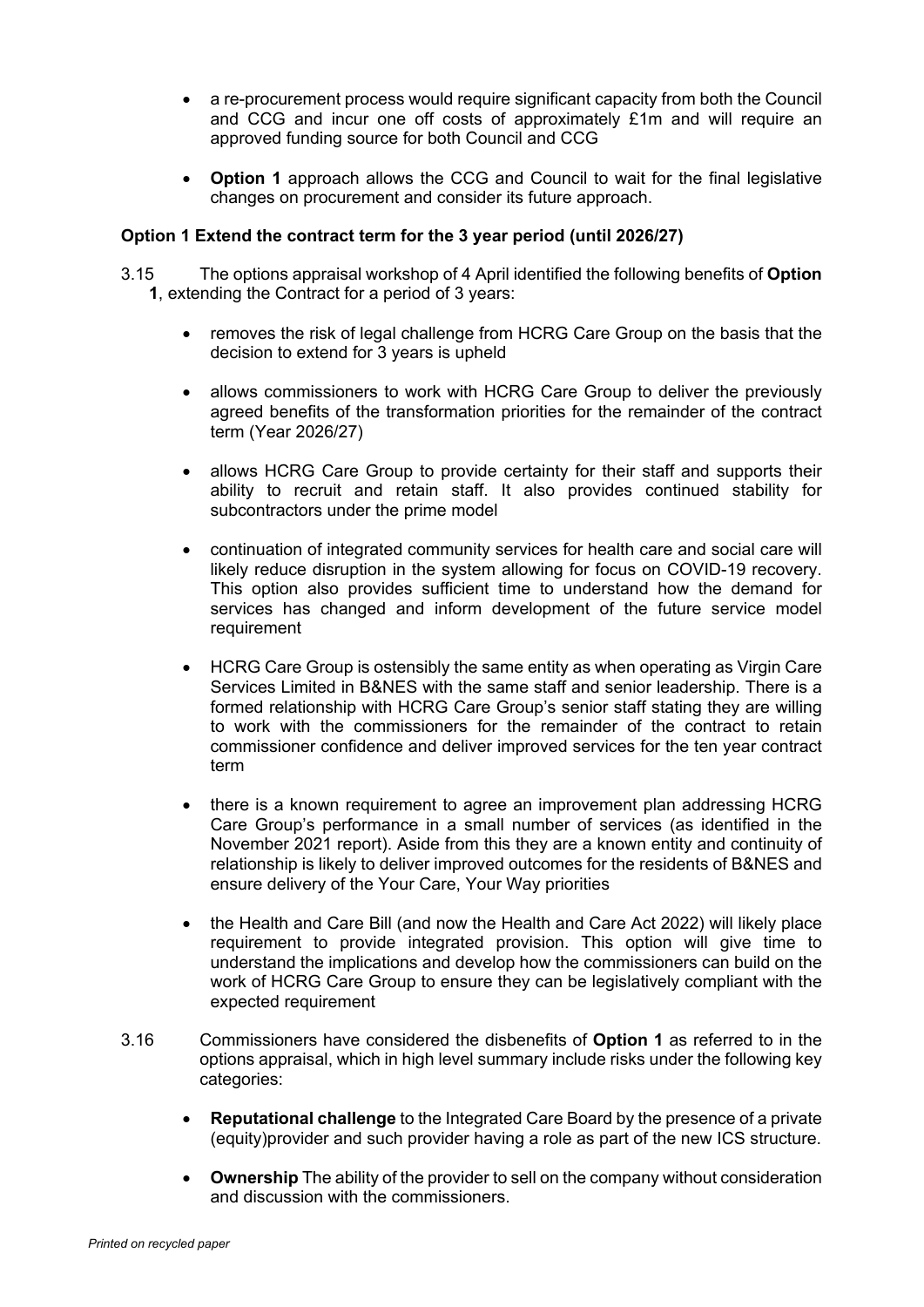- **Operational and contractual matters** such as onerous provisions for termination for convenience; challenges of managing an integrated adult and social care service through a single provider; impact of new legislation such as the Health and Care Act 2022 on contractual provisions
- **Financial risks** associated with HCRG Care Group potentially seeking to renegotiate the pricing structure; Twenty20 seeking to realise their investment and sell HCRG following the endorsement and risks to service delivery arising from the same.
- **Risk of Legal Challenge** by other third-party providers or campaign groups for **Option 1** on grounds that it would be a substantial variation under the Public Contracts Regulations 2015.

# **Option 3 Allow contract to end with no contract extension beyond 31 March 2024**

- 3.17 The Options Appraisal Workshop of 4 April identified the following benefits of **Option 3** - Allow contract to end with no Contract extension beyond 31 March 2022:
	- not extending the contract beyond its current end date could provide an opportunity to align contracts with neighbouring commissioners providing economies of scale when going to market
	- opportunity to bring the Adult Social Care inhouse with greater control over how services are delivered. This potentially removes procurement risk from B&NES Council
	- allows commissioners greater flexibility and control to adapt community services to changing demands and priorities
	- allows commissioners to work with HCRG Care Group to deliver a revised list of previously agreed transformation priorities for the remainder of the contract term (Year 2023/24)
	- allows greater integration between the NHS and the Council to plan the new operating model for the future
	- both strategic and operational Safeguarding will be directly managed by the council whereas previously this was a delegated function to the provider. There will be an improved line of sight which will benefit the new CQC Inspection Framework
	- streamline of IT systems ensuring better oversight of performance of the Adult Social Care Services
	- workforce stability as the staff will be directly managed by the NHS and the council with the associated renumerations
	- the council will directly commission Public Health and the third sector contract with the ability to align to NHS and Council priorities.
- 3.18 The NHS and Commissioners have considered the disbenefits and risks of **Option 3** as referred to in the options appraisal, which summarise risks under the following key categories:
	- **Contractual:** Underperformance of services in the remaining contract term impacting on population of B&NES with key operational risks relating to safeguarding because of workforce destabilisation leading to increased use of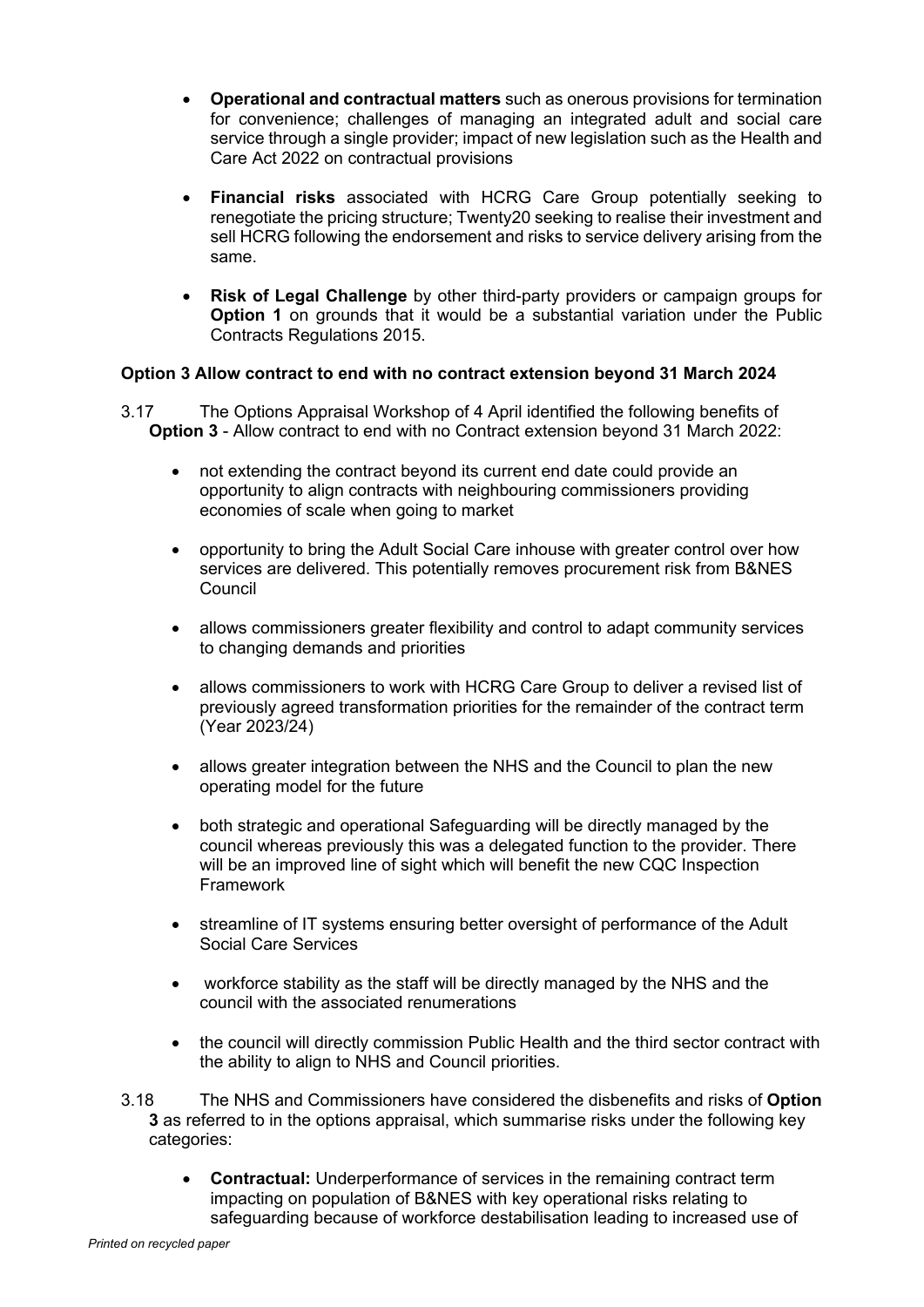agency staff as recruitment to vacant posts is likely to be undermined by lack of long term job security. The contract management relationship with the provider is likely to change from one based on strategic partnering to a traditional contract relationship with no scope within the contractual terms for further investment, service improvement and innovation.

- **Capacity:** Insufficient time (21 months) to recommission like for like (or redesign) insource (if an option), mobilise and ensure the safe transfer of services as capacity to undertake a procurement process whilst the system remains in COVID-19 recovery mode (a new provider will need to commence delivery on 1st April 2024, this would also come at a time when the CCG is also transitioning its functions into the ICS NHS Board from June 2022). HCRG Care Group could enact their contractual right to serving 12 months' notice of termination to commissioners resulting in having to re-procure and inhouse services within an even shorter timeframe
- **Financial:** Appointing a new provider, from a very limited market choice, would incur mobilisation costs outside the budgeted profile. The baseline value of any new contract could be higher as economies of scale are lost and will have to take into account current economic climate and there is no guarantee that another provider would deem the service to be financially viable which may result in additional costs. Additional costs of pension contributions could be considerable in this area when transferring into an NHS or Local Authority. This option will likely cause current transformation activity and expected savings to be disrupted which will affect attainment of strategic goals
- **Legal:** A risk of public law challenge on the basis that there was *'a legitimate expectation'* that the extension would be granted based on original decision or on the basis that the decision not to extend is irrational. Whilst acknowledged that it is difficult to bring a *legitimate expectation* challenge or an *irrationality* challenge, there is a risk that the provider could seek to bring a Judicial Review claim particularly given the significant implications of a decision not to extend for the provider.
- 3.19 The outcome of implementing **Option 3** will be the opportunity to completely redesign the community services in B&NES in 21 months.
	- The NHS, including some Public Health services would need to secure a new provider for their service delivery requirement. The council would work closely with the NHS to ensure a safe transfer and a new model of service redesign
	- Adult Social Care services could be directly managed by the council
	- The third sector services will be recommissioned directly by the council and will align with the council priorities
- 3.20 The option recommended by officers, is that Cabinet should consider supporting the 3 year extension – **Option 1**. The contract represents good value to the Council and is delivering good outcomes for residents.
- 3.21 If **Option 3** is the preferred option of Cabinet, officers can put in place a range of mitigations.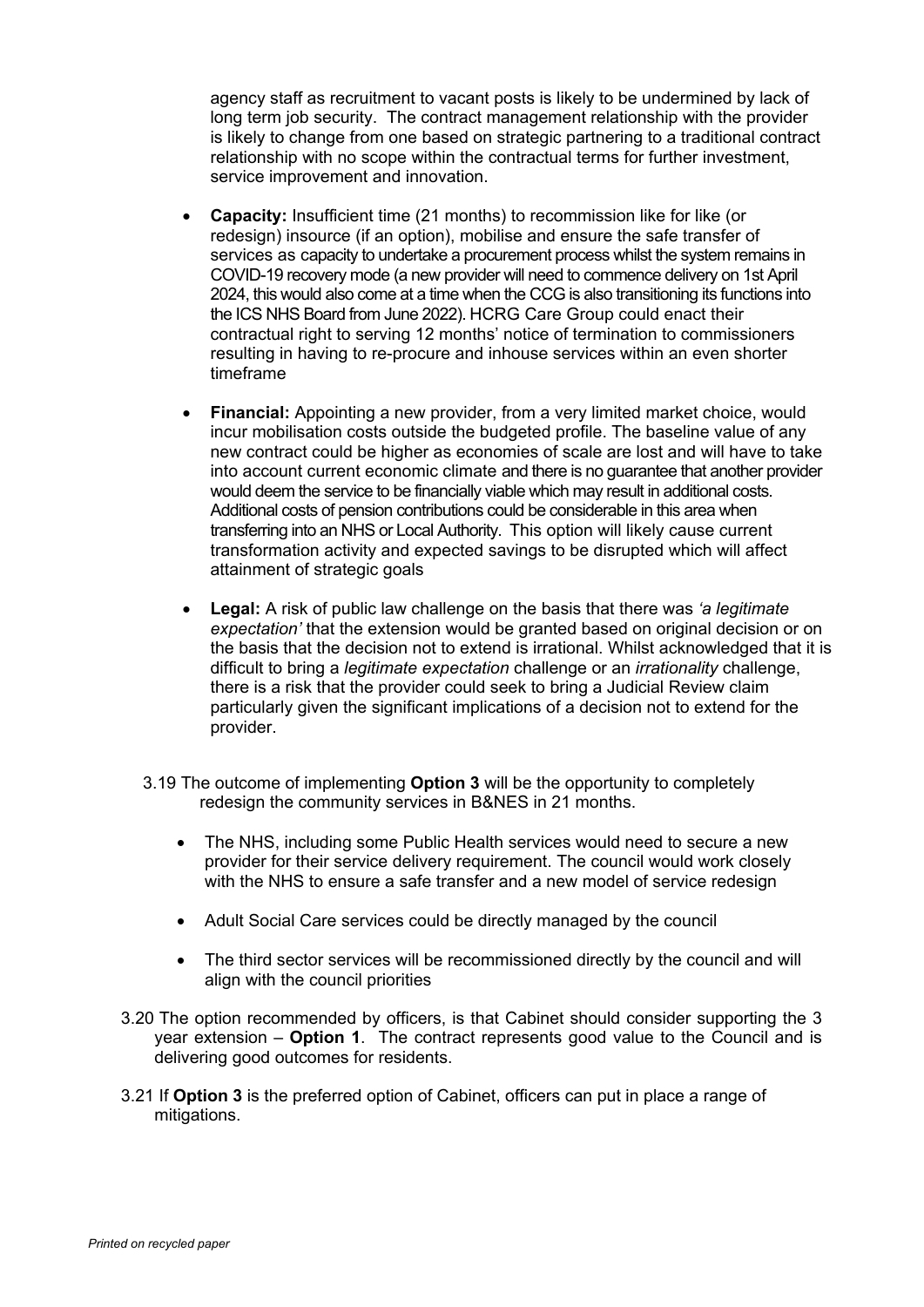# **4 STATUTORY CONSIDERATIONS**

### **4.1 Contractual**

- The original Your Care Your Way Full Business Case November 2016 sets out how the procurement and decision-making process for contract award to Virgin Care met legal and statutory duties.
- The decision to extend for the three-year term or not is a requirement that must be completed prior to end of the 30 June 2022 following the extended notification period.
- As joint commissioners the original decision to choose Option 3 included a decision agreed with HCRG Care Group for the removal of 2 statutory services from the contract in year 6. These include strategic adult safeguarding to be returned to the Council and Continuing Health Care returning to BSWCCG.

### **4.2 Regulatory**

The council has reviewed the findings and concluded that there are no grounds under Regulations 57 and 72 of the Public Contracts Regulations 2015 (PCR2015) that the original decision to extend the contract cannot be made. The new owner (Twenty 20) is not excluded from public procurement under Regulation 57 of PCR2015 due to no evidence of:

- *Participation in a criminal organisation*
- *Corruption*
- *Terrorism offences or offences linked to terrorism*
- *Money Laundering or terrorism financing*
- *Child labour and other forms of trafficking human beings*
- *Non payment of tax and social security contributions*
- *Fraud*

The new owner is not subject to a possible discretionary exclusion from public procurement under Regulation 57 of PCR2015 due to:

- *Obligations in the fields of environmental social labour law*
- *Bankruptcy, insolvency*
- *Grave professional misconduct*
- *Distortion of competition*
- *Conflict of interest*
- *Been involved in the preparation of the procurement procedure*
- *Prior performance issues*
- *Misrepresentation and undue influence*
- *Breach of obligations relating to the payment of tax or social security obligations*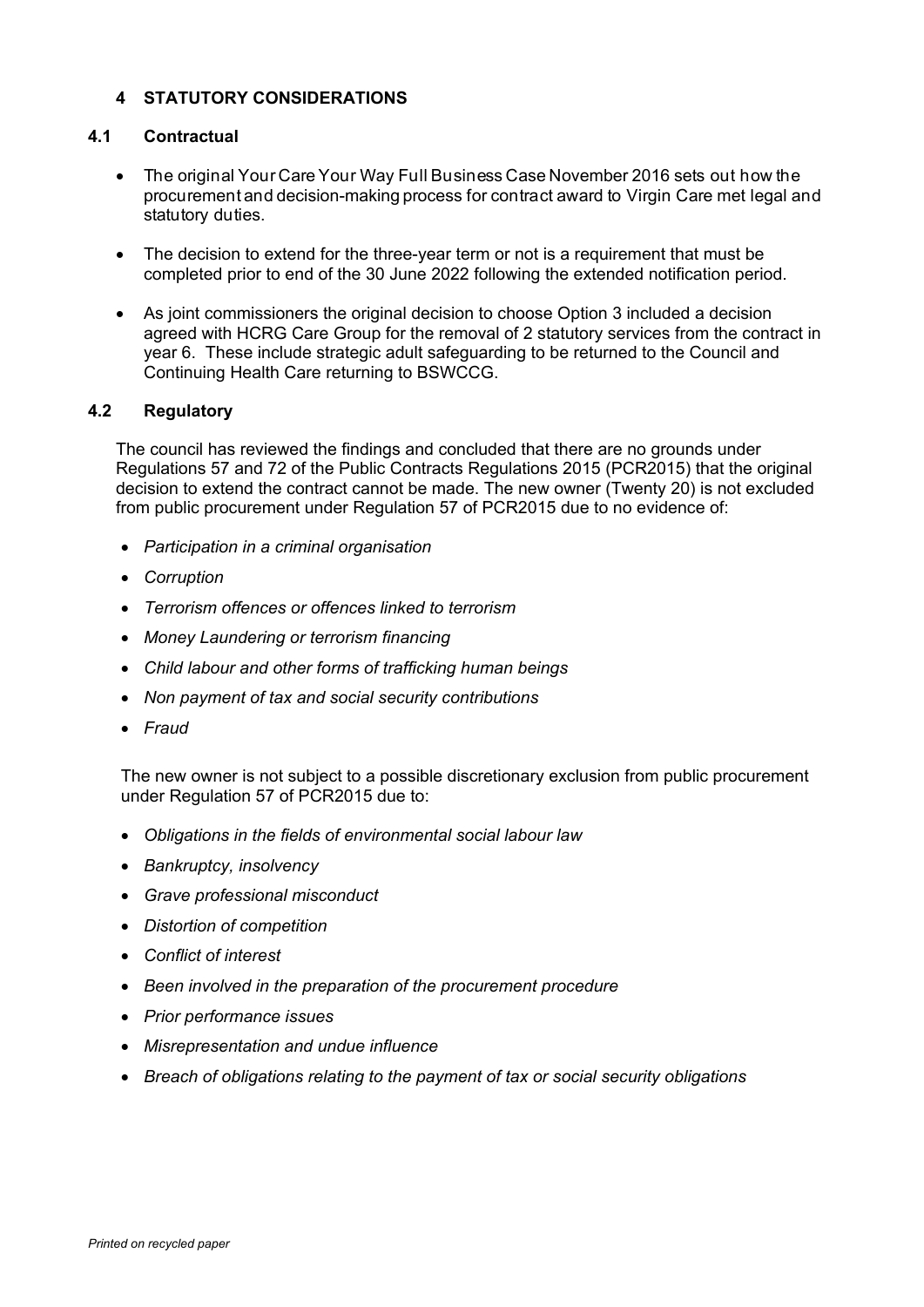The extension is in line with Regulation 72 of PCR2015 as clarified by Crown Commercial Services guidance "Guidance on Amendments to Contracts during their Term" - *A contract/framework may change without re-advertisement in OJEU where certain corporate changes have occurred in the supplier such as merger, takeover or insolvency, provided:*

- *The new supplier meets the original qualitative selection criteria; and*
- *Other substantial modifications are not made to the contract/framework*

The procurement framework is currently changing due to the recently passed Health & Care Act and the Procurement Reform Bill announced in the Queen's Speech.

Within the Health & Care Act competitive tendering remains an important tool for arranging high quality health services, however commissioners will also be able to direct award under the following circumstances:

- where there is the absence of competition, such as A&E provision
- alternative provision is already available to patients through other means (competition within the market rather than competition for the market) for example, primary care contracts
- when they want to extend an existing contract where the incumbent is doing a sufficiently good job and the service is not changing
- where there are reasonable grounds to believe that one provider or group of providers is the most suitable provider
- decisions would have to be clearly justified based on the decision-making criteria:
	- $\circ$  quality and innovation
	- o value integration and collaboration
	- o access
	- $\circ$  inequalities and choice
	- o service sustainability
	- o social value

and be subject to appropriate transparency and scrutiny requirements.

Social care contracts will be subject to the Procurement Reform Bill.The Procurement Reform Bill Impact Assessment highlights there is a risk that the reforms result in more challenges to procurement decisions which will increase time taken to procure and increase legal risk. This will be a particular concern early in the implementation of the Act which aims to enshrine in law the objectives of public procurement including delivering value for money, maximising public benefit, treating suppliers equally and without discrimination, and acting, and being seen to act, with integrity.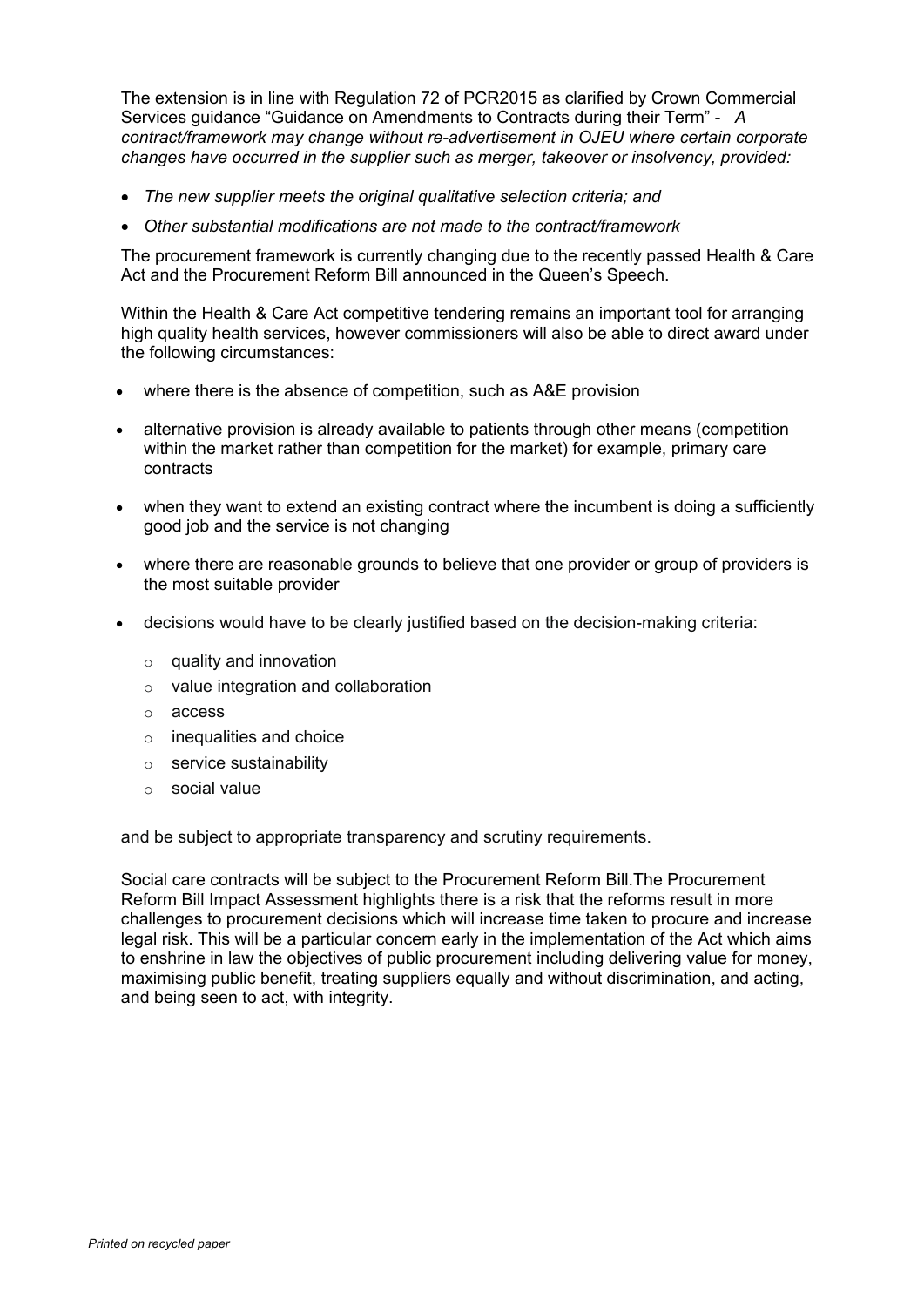# **4.3 Legal advice**

The legal advice is contained in **Exempt Appendix 4**: Legal Advice

# **5 RESOURCE IMPLICATIONS (FINANCE, PROPERTY, PEOPLE)**

### **5.1 Finance summary**

# **Additional Cost arising from Options**

|                         | <b>Option 1</b> | <b>Option 2</b> | <b>Option 3</b> | <b>Option 4</b> |
|-------------------------|-----------------|-----------------|-----------------|-----------------|
| Council including       | £482,000        | £1,128,000      | £0              | £3,781,000      |
| <b>Public Health</b>    |                 |                 |                 |                 |
| CCG including           | £483,000        | £1,662,000      | £1,745,000      | £6,510,000      |
| <b>Better Care Fund</b> |                 |                 |                 |                 |
| Council                 | £0              | £0              | £7,819,000      | £0              |
| Cumulative              |                 |                 |                 |                 |
| <b>Revenue Budget</b>   |                 |                 |                 |                 |
| Funding                 |                 |                 |                 |                 |
| <b>Total</b>            | £965,000        | £2,790,000      | £9,564,000      | £10,291,000     |

- **Option 1–** contract will run to Year 10 and be re-procured, additional costs included are procurement costs that would be incurred prior to end of extension period. No additional costs assumed as prices and direction at Year 10 unknown. Any change to the contract value will have to be reviewed in line with any procurement rules in place at the time around substantial/material variation.
- **Option 3 –** contract will run to Year 7 and be re-procured, additional costs included are procurement costs and mobilisation costs as council services will be insourced and health funded CCG services will be re-procured. The CCG costs reflect procurement and mobilisation. The council costs are the insource cost for the remainder of the 10 year comparison term and reflect salary uplifts in line with the MTFP.
- If **Option 3** is the adopted option, there will be one off mobilisation cost over 3 years of £2.5m for the council the majority of this costs will be staffing costs to enable the safe transfer of services. From 2024/25 there will be ongoing additional costs of £830,000.

|                   | <b>Option 1</b> | <b>Option 2</b>       | Option 3 <sup>1</sup> | <b>Option 4</b> |
|-------------------|-----------------|-----------------------|-----------------------|-----------------|
| <b>ASC</b>        |                 |                       |                       |                 |
| Reserves*         |                 | £482,000   £1,128,000 |                       | £3,781,000      |
| <b>Cumulative</b> |                 |                       | £7,819,000            |                 |
| <b>Revenue</b>    |                 |                       |                       |                 |
| <b>Budget</b>     |                 |                       |                       |                 |
| Requirement**     |                 |                       |                       |                 |
| Total             | £482,000        | £1,128,000            | £7,819,000            | £3,781,000      |

# **Funding Source (Council)**

\*ASC Reserves Balance £4.5m

\*\*The cumulative figure is the revenue budget requirement each year for the 3 year period 2024-25 to 2026-27

 $1$  Inflation of 2% has been applied to the original service values,  $3%$  inflation has been added to future years values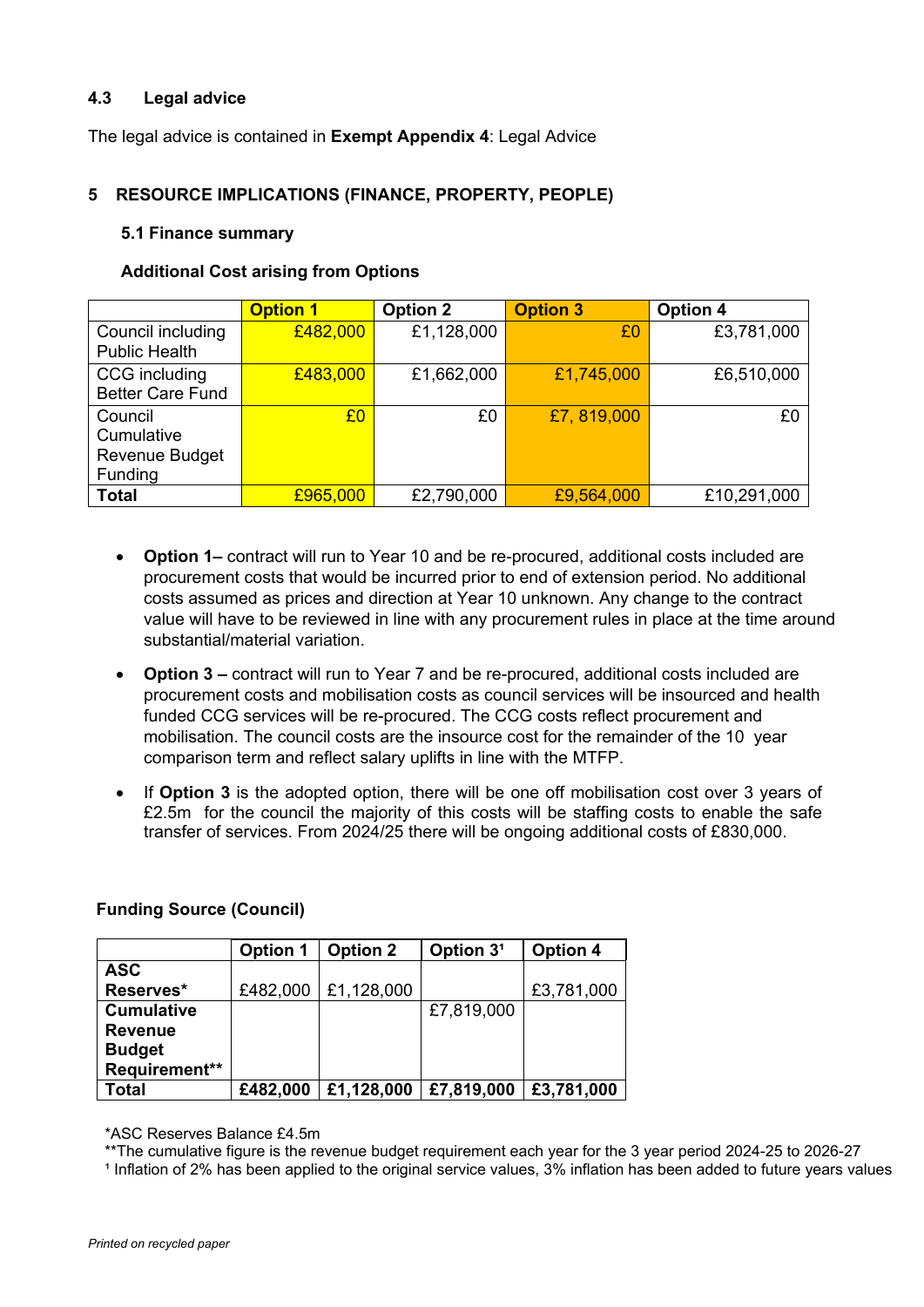| <b>Annual</b><br><b>Budget</b><br><b>Impact</b><br>(Revenue) | <b>Option 3</b> |
|--------------------------------------------------------------|-----------------|
| 2024-25                                                      | £2,150,000      |
| 2025-26                                                      | £452,000        |
| 2026-27                                                      | £465,000        |

The material annual budget impact is in 2024-25, the above illustrates the additional incremental increase budget requirement for the 2 years thereafter.

One-off costs incurred will be met from the Council's Social Care reserve, future years Council budgets will be aligned following this decision.

### **6 RISK MANAGEMENT**

- 6.1 A risk assessment has been undertaken in line with the Council's risk management processes. Key risks have been considered within the main report and mitigations considered (see 3.19). Overall **Option 1 and 3** are considered medium risk. If either **Option 1 or 3** are adopted actions will be required to mitigate the increased risk exposure. Not all risks will be able to be fully mitigated
- 6.2 The identified risks are service continuity when the NHS and Adult Social Care are delivering entire system change under the provisions of the Health and Care Act, which recently received royal consent. The services continue to assess the impact of Covid on services, address backlogs and support a system under pressure due to high demand.
- 6.3 The risk of legal challenge cannot be completely mitigated; however, the Council and the NHS have followed the legal advice to complete due diligence, review the options, to ensure relevant factors are taken into consideration to avoid a legal challenge
- 6.4 For either **Option 1 or 3** there will be mobilisation cost either in year 7 of the contract or in the final year of the contract if extended. The increased costs are noted in the resource implication of this report.

# **7 EQUALITIES**

- 7.1 As with all contracts HCRG Care Group are monitored in terms of their compliance with equalities requirements. Further details can be provided if required.
- 7.2 The original Your Care Your Way Full Business Case November 2016 sets out how the procurement and decision-making process for contract award to Virgin Care met legal and statutory duties.

#### 8 **CLIMATE CHANGE**

8.1 The Council has declared a climate emergency and has resolved to enable carbon neutrality in B&NES by 2030. HCRG Care Group as part of the transformation of the service are putting in place mechanisms to reduce the impact of climate change such as mobile working, the integrated care record, multi-disciplinary teams and also multi-agency hubs; the Community Wellbeing Hub is a clear example of this.

#### **9 OTHER OPTIONS CONSIDERED**